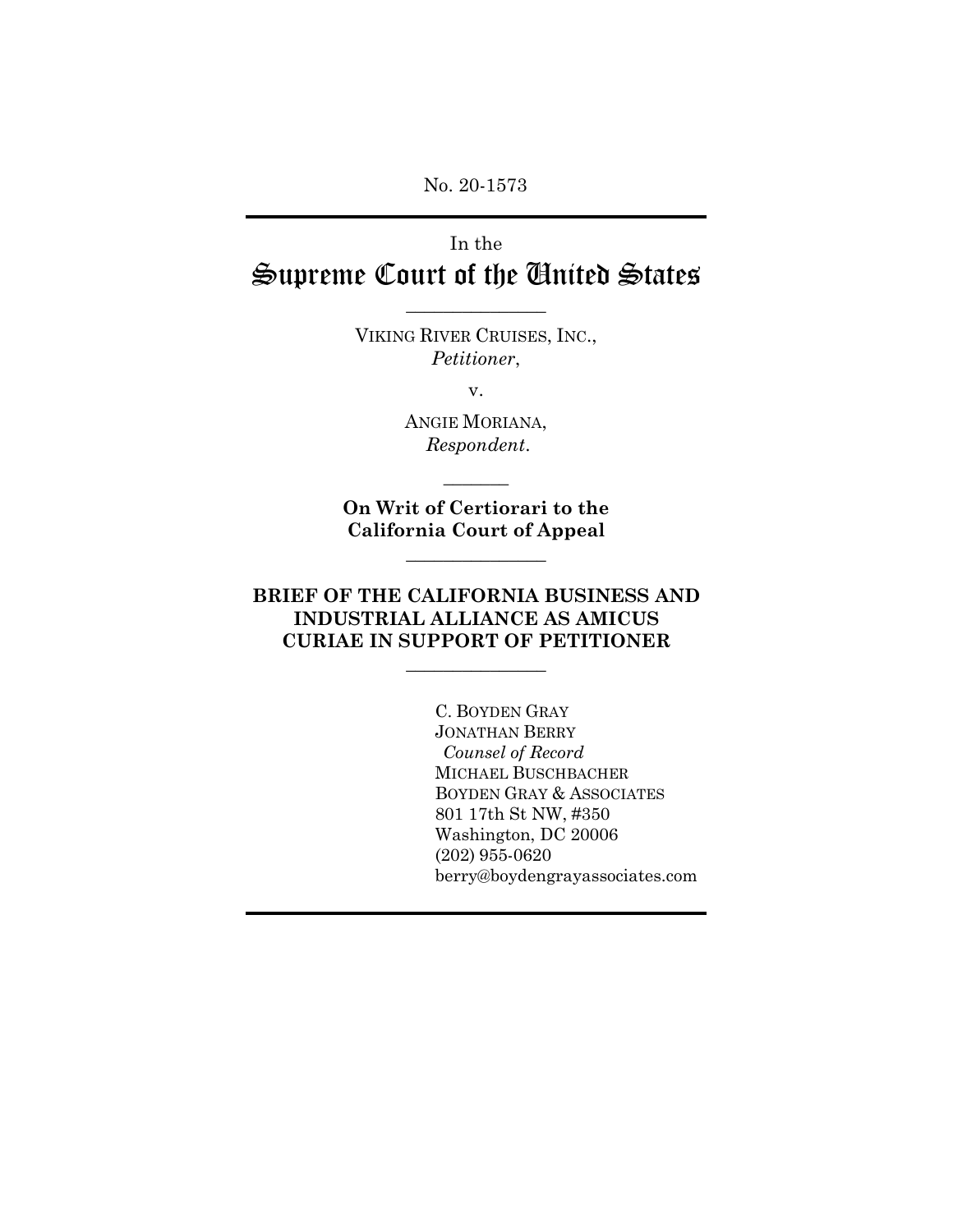# **TABLE OF CONTENTS**

| INTEREST OF AMICUS CURIAE  1 |                |                                                                                                                                |  |  |
|------------------------------|----------------|--------------------------------------------------------------------------------------------------------------------------------|--|--|
|                              |                |                                                                                                                                |  |  |
|                              |                |                                                                                                                                |  |  |
|                              | $\mathsf{A}$ . |                                                                                                                                |  |  |
|                              | <b>B.</b>      |                                                                                                                                |  |  |
|                              | C.             | PAGA's Harmful Effects on California's                                                                                         |  |  |
|                              |                |                                                                                                                                |  |  |
|                              |                |                                                                                                                                |  |  |
| I.                           |                | PAGA Suits Fall Comfortably Within the<br>Category of Claims Subject to the FAA.  8                                            |  |  |
|                              | $A_{\cdot}$    |                                                                                                                                |  |  |
|                              | $\bf{B}$       | PAGA Suits Involve Both Public and                                                                                             |  |  |
|                              | $C_{\cdot}$    | While Private Qui Tam Plaintiffs Are Likely<br>Bound By Their Arbitration Agreements,<br>the Question is Not Presented Here 15 |  |  |
| H.                           |                | This Court Should Speak Clearly on the Scope of                                                                                |  |  |
|                              |                |                                                                                                                                |  |  |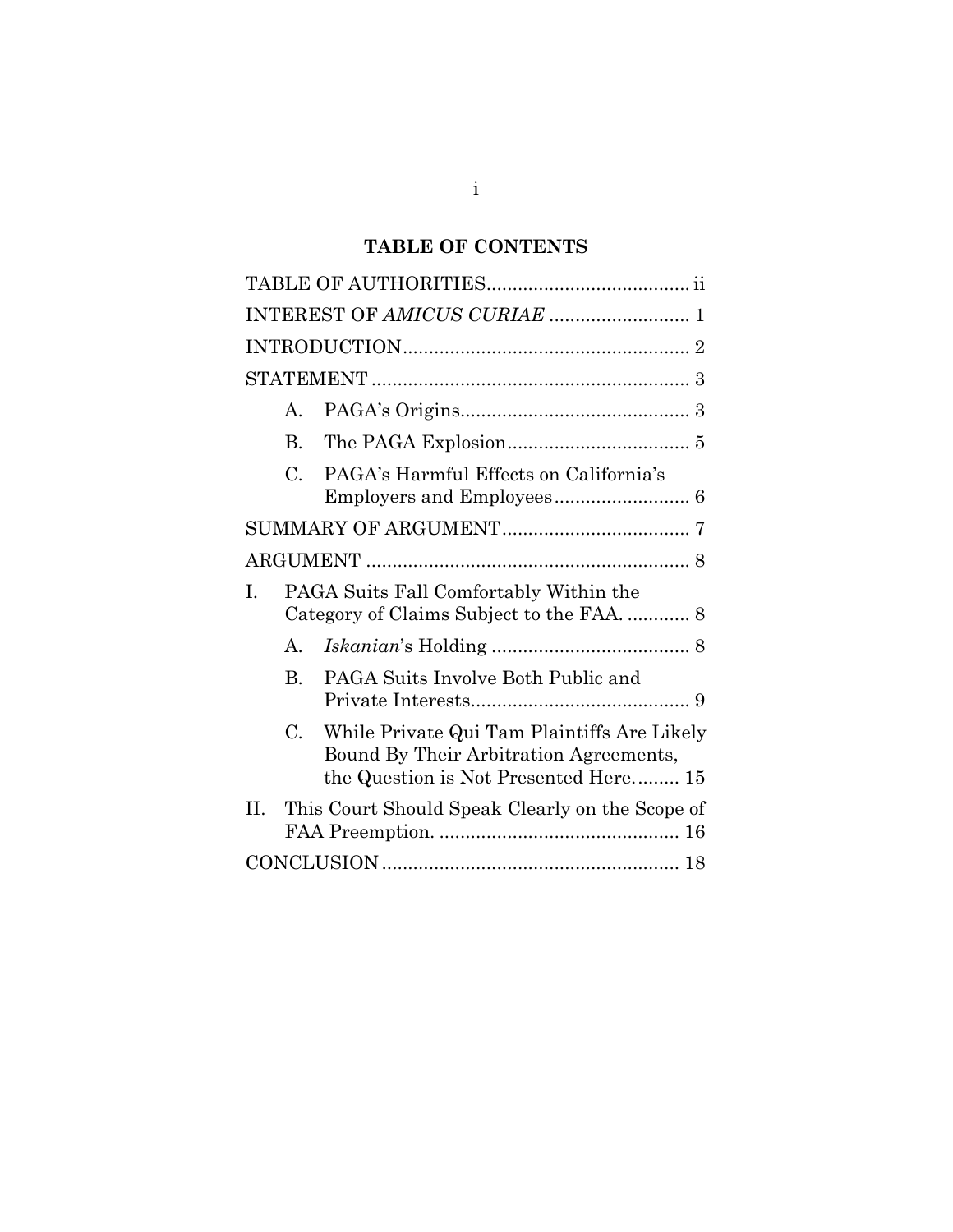# **TABLE OF AUTHORITIES**

# **Cases**

| Am. Exp. Co. v. Italian Colors Rest., 570 U.S. 228   |
|------------------------------------------------------|
| Arias v. Superior Ct., 46 Cal. 4th 969, (2009) 9     |
| AT&T Mobility LLC v. Concepcion, 563 U.S. 333        |
| EEOC v. Waffle House, Inc., 534 U.S. 279 (2002) 12   |
| Epic Systems Corp. v. Lewis,                         |
| Huntington v. Attrill,                               |
| Iskanian v. CLS Transp. Los Angeles, LLC,            |
| Magadia v. Wal-Mart Assocs., Inc., 999 F.3d 668 (9th |
| Mastrobuono v. Shearson Lehman Hutton, Inc., 514     |
| Parchman v. SLM Corp., 896 F.3d 728 (6th Cir.        |
| State Farm Mut. Auto. Ins. Co. v. Campbell, 538 U.S. |
| Stolt-Nielsen S.A. v. AnimalFeeds Int'l Corp., 559   |
| United States v. NEC Corp., 11 F.3d 136 (11th Cir.   |
| <b>Statutes</b>                                      |
|                                                      |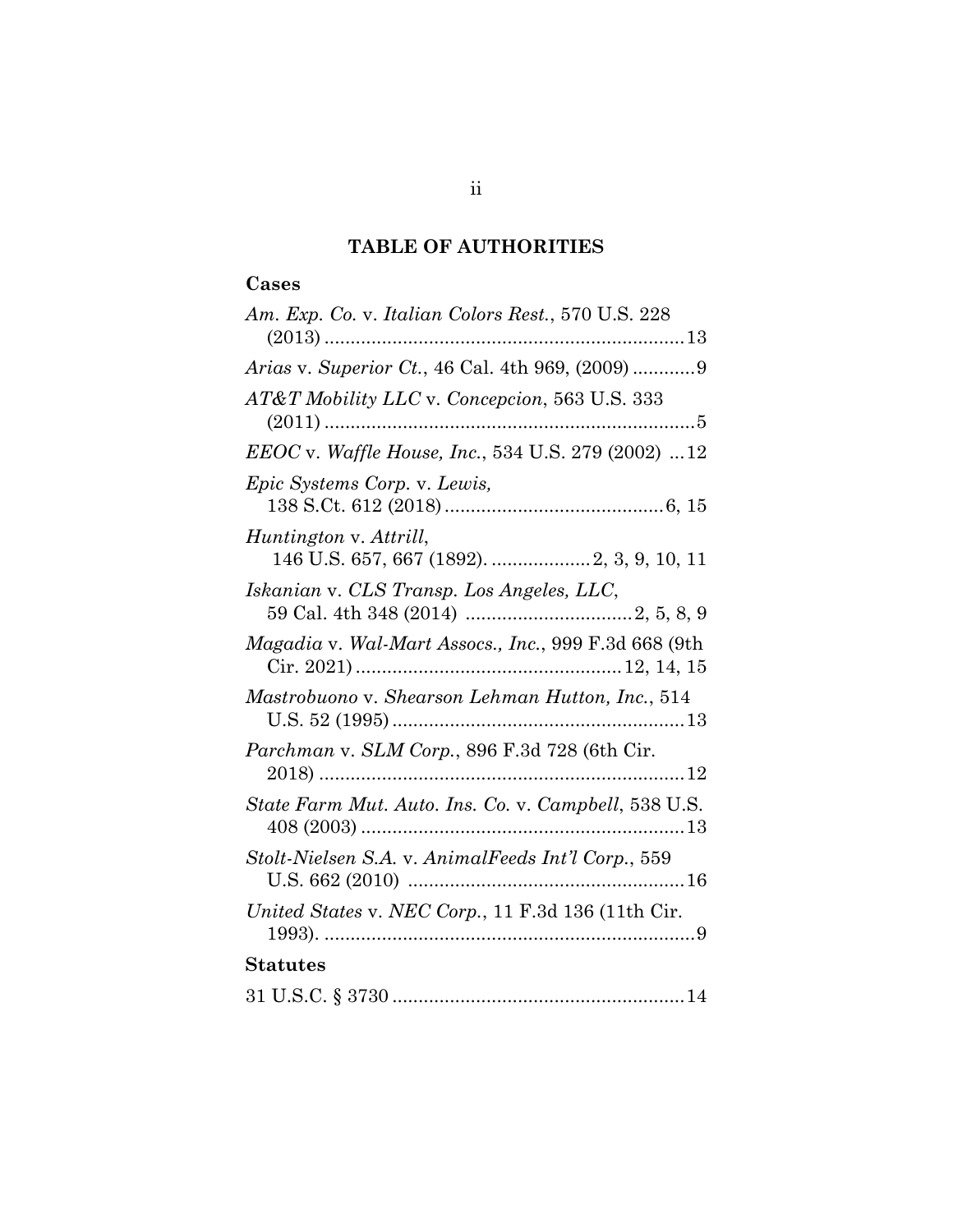# **Other Authority**

| Christine Baker & Len Welsh, California Private<br>Attorney General Act of 2004: Outcomes and<br>Recommendations (Oct. 2021), |
|-------------------------------------------------------------------------------------------------------------------------------|
| PAGA Cases in California by County, CABIA (Dec. 1,<br>2021), https://cabiafoundation.org/paga-cases-in-                       |
| Jean Sternlight, Tsunami: AT&T Mobility LLC v.<br>Concepcion Impedes Access to Justice, 90 OR. L.                             |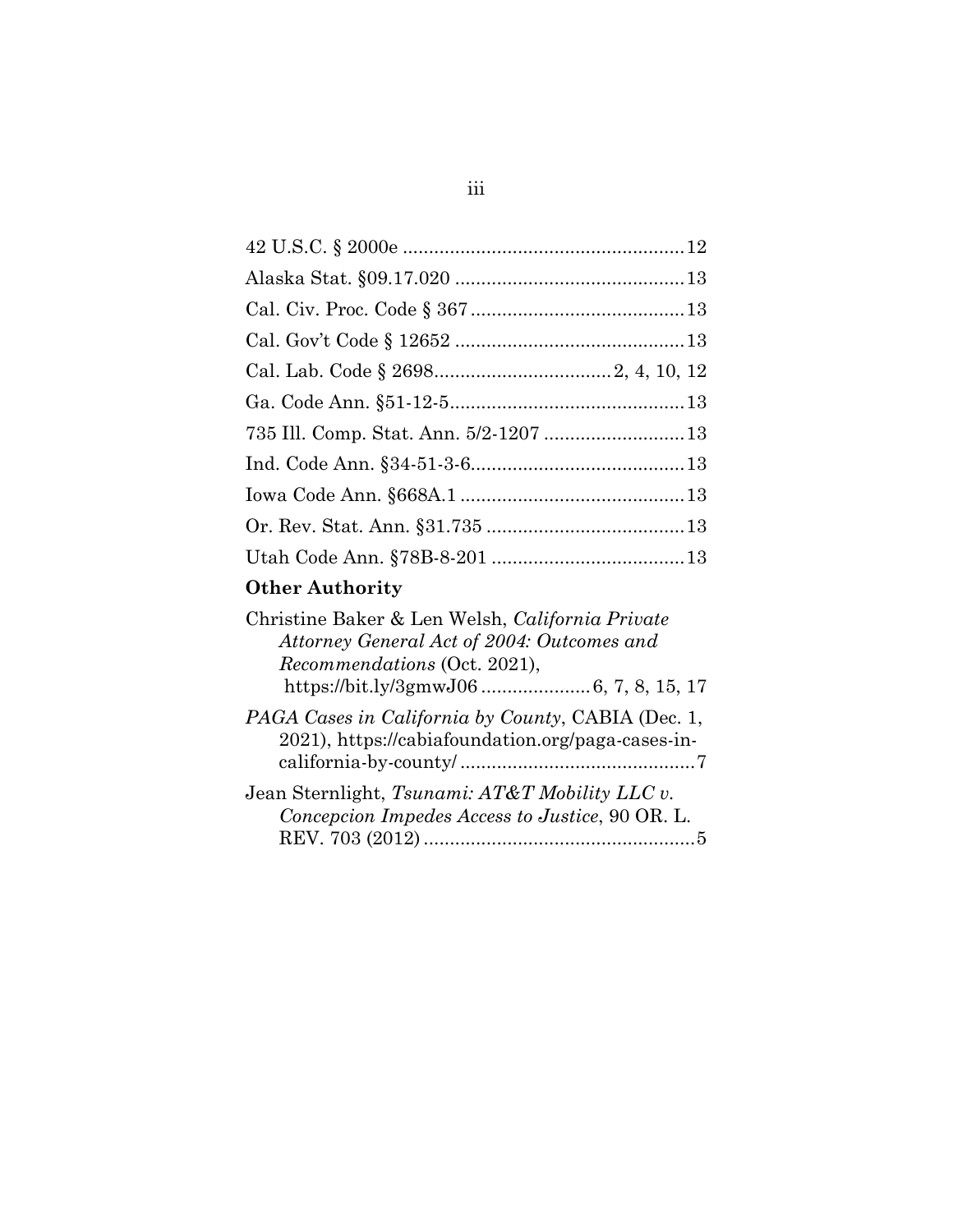#### **INTEREST OF** *AMICUS CURIAE*[1](#page-4-0)

The California Business & Industrial Alliance ("CABIA") is a trade group focused exclusively on fixing the abuses of the California Private Attorneys General Act ("PAGA"). CABIA pursues this mission through promoting original research and engaging in public advocacy and litigation. Original research includes a groundbreaking study authored by former senior California labor officials showing how PAGA's promotion of court action over agency adjudication serves the plaintiffs' bar over everyone else: PAGA litigation delays recoveries and results in aggrieved workers getting less and employers paying more as compared to state administrative proceedings.

CABIA submits this amicus brief to highlight just how harmful PAGA has been to employers and employees alike and to expand on how the California Supreme Court's holding that PAGA "assigns" state claims to "aggrieved" employees is an artifice foreclosed by the plain terms of the Federal Arbitration Act ("FAA").

<span id="page-4-0"></span><sup>1</sup> The parties have consented to the filing of this brief. No party's counsel authored this brief in whole or in part, and no person or entity other than *amicus* or their counsel made a monetary contribution intended to fund its preparation or submission.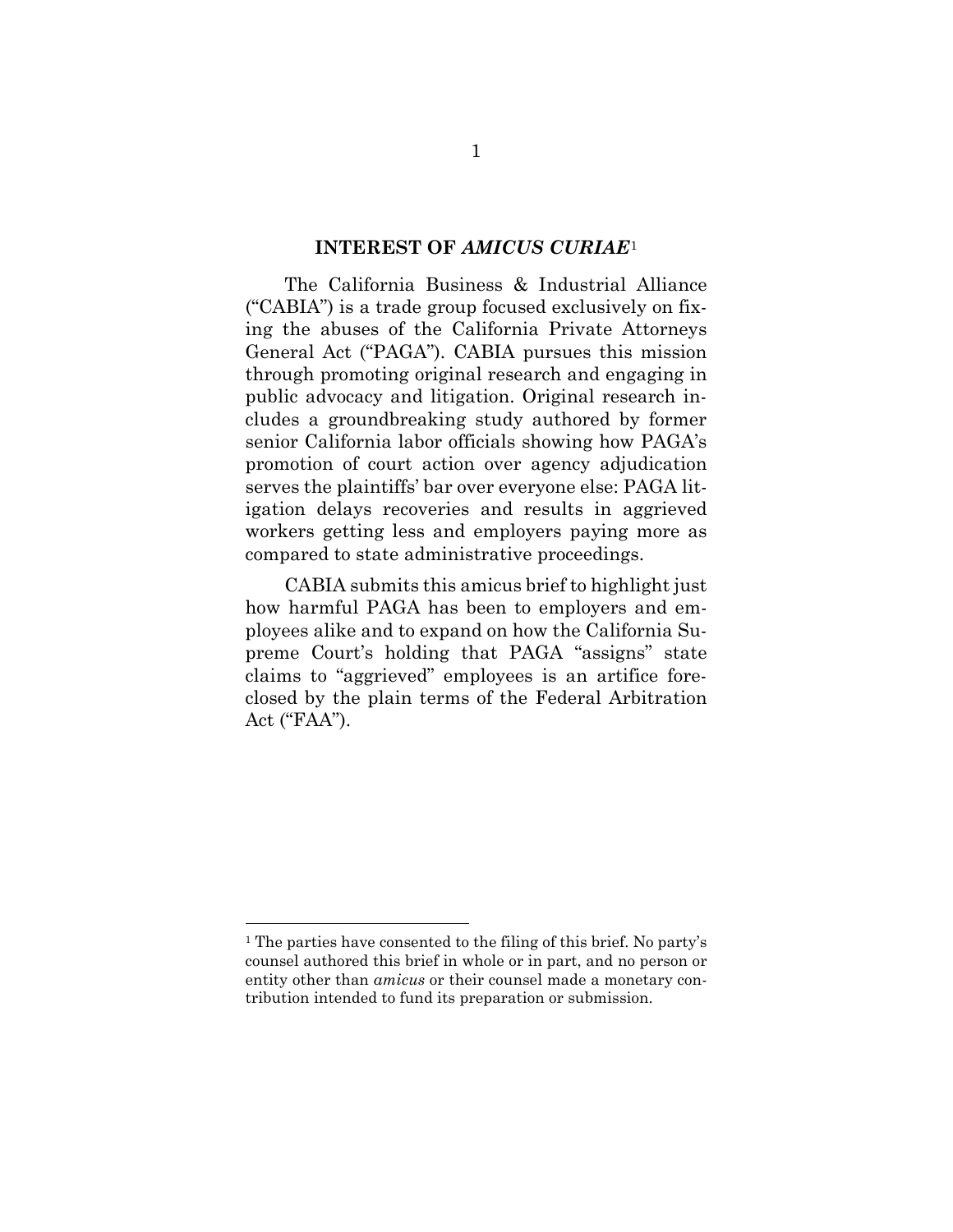#### **INTRODUCTION**

Like *Concepcion*, this case arises from California's ongoing efforts to avoid the straightforward import of § 2 of the FAA on arbitration contracts. And like that earlier case, California is wrong. Unlike *Concepcion*, however, California has taken a new position that the statutory device it has enacted— PAGA, Cal. Lab. Code § 2698 *et seq.*—creates a cause of action for civil penalties that "lies outside the FAA's coverage" altogether "because it is not a dispute between an employer and an employee arising out of their contractual relationship," but a "dispute between an employer and the *state*"—"a type of *qui tam* action." *Iskanian* v. *CLS Transp. Los Angeles, LLC*, 59 Cal. 4th 348, 382, 386 (2014).

This argument rests on a flawed premise. PAGA's denomination of the recovery for the "aggrieved employees" as a "civil penalty" does not transform this money judgment into a public and "non victim-specific" form of relief. *Id.*, at 386. On the contrary, it is only because they are victims—"aggrieved employees"—that PAGA plaintiffs get any relief at all. Cal. Lab. Code § 2699(a).

As this Court explained more than one hundred years ago: "Statutes giving a private action against the wrongdoer are sometimes spoken of as penal in their nature, but in such cases it has been pointed out that neither the liability imposed nor the remedy given is strictly penal." *Huntington* v. *Attrill*, 146 U.S. 657, 667 (1892).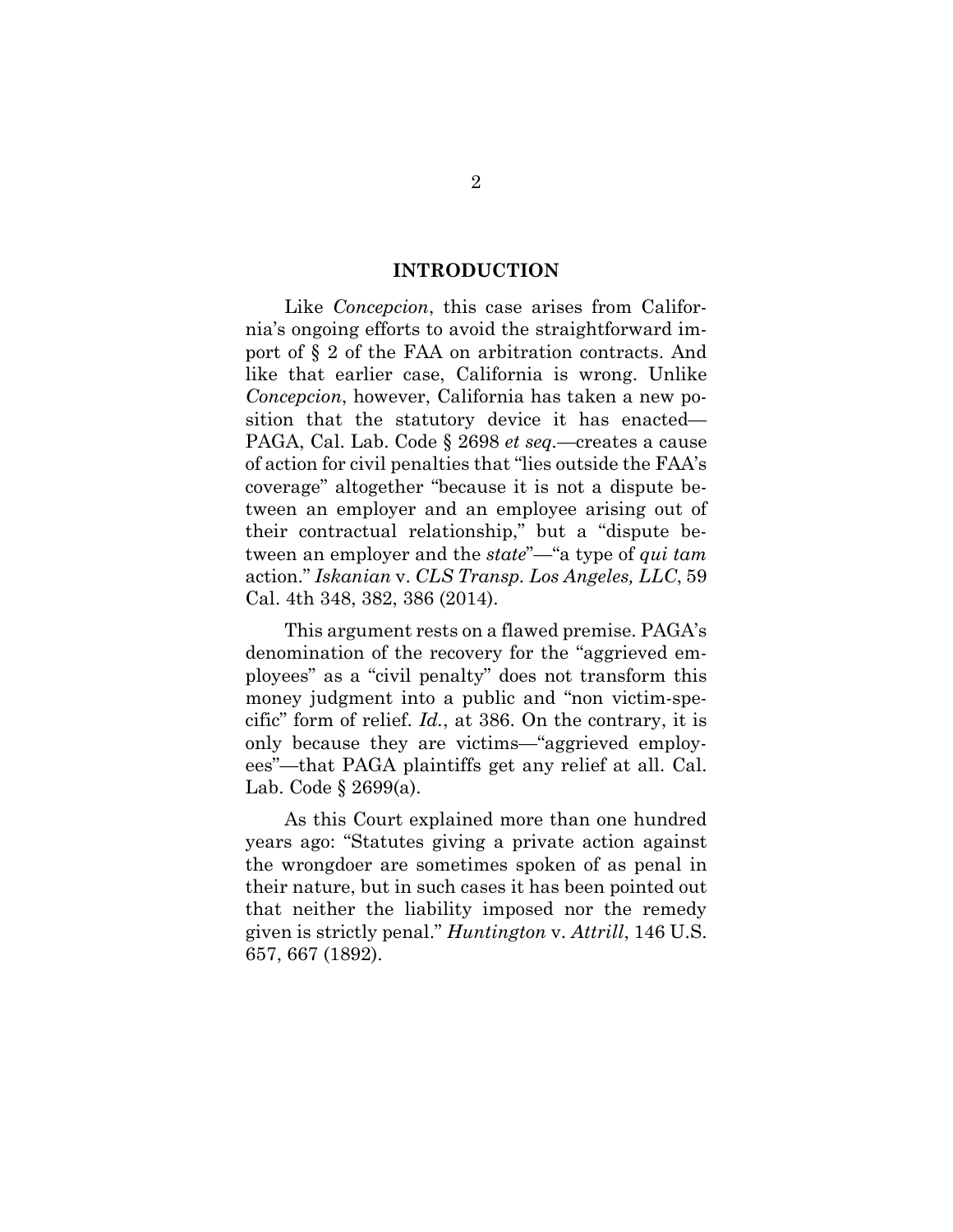Thus a statute giving to a tenant, ousted without notice, double the yearly value of the premises against the landlord, has been held to be 'not like a penal law, where a punishment is imposed for a crime,' but 'rather as a remedial than a penal law,' because 'the act indeed does give a penalty, but it is to the party grieved.'

*Ibid.* (citations omitted). Again, this is precisely the situation "aggrieved employees" find themselves in in PAGA suits—they receive a money penalty because they are "the party grieved."

*Iskanian*'s conclusion that a PAGA suit "is not a dispute between an employer and an employee arising out of their contractual relationship," 59 Cal. 4th 386, thus cannot stand. As that court itself recognized: "pursuit of victim-specific relief by a party to an arbitration agreement on behalf of other parties to an arbitration agreement would be tantamount to a private class action, whatever the designation given by the Legislature." *Id.*, at 387–88. "Under *Concepcion,* such an action could not be maintained in the face of a class waiver." *Id.*, at 388.

#### **STATEMENT**

#### **A. PAGA's Origins**

PAGA was enacted in 2004. It was created in response to long-standing dissatisfaction with the California Division of Labor Standards Enforcement's ("DLSE") administrative process responding to violations of California's byzantine Labor Code. PAGA sought to supplement the state's administrative enforcement actions and allow aggrieved employees to recover through the courts.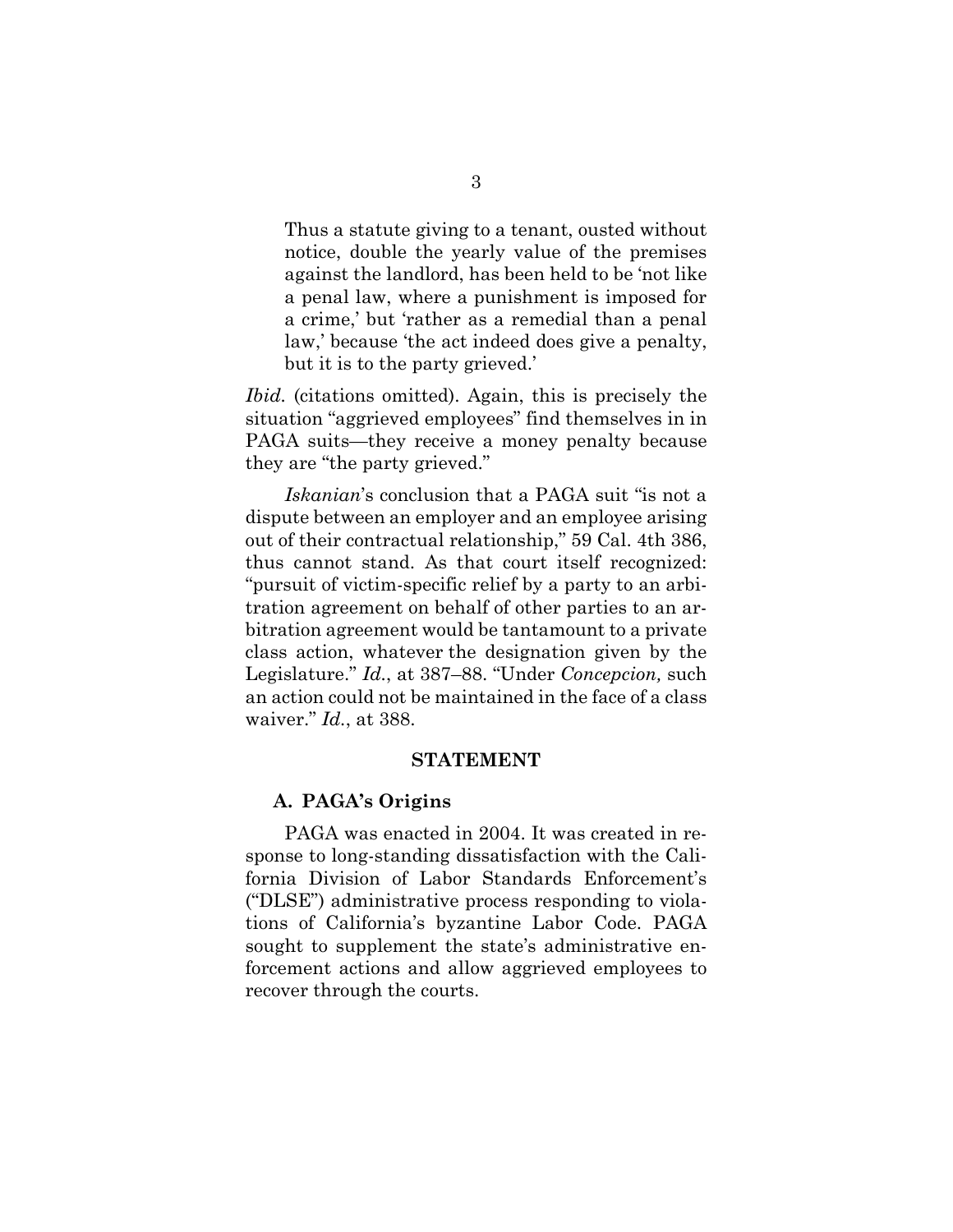PAGA provides that, whenever the California Labor Code creates a civil penalty that may be assessed and collected by California's Labor and Workforce Development Agency ("LWDA"), those penalties "may, as an alternative, be recovered through a civil action brought by an aggrieved employee *on behalf of himself or herself* and other current or former employees*.*" Cal. Lab. Code, § 2699(a) (emphasis added). Through this process, a single employee can bring representative claims on behalf of hundreds or even thousands of other "aggrieved employees" while avoiding the hurdles of class certification, which is not required under the statute.

Before bringing a PAGA action, the employee must provide notice to both LWDA and the employer. *Id.*, § 2699.3. This pre-filing notice gives LWDA an opportunity to investigate the claim and issue a citation (which would foreclose a private action), and for some violations allows the employer an opportunity to cure the violation. After notification, LWDA has 65 days (expanded from 33 days in 2016 by SB 836) to notify parties of its intent to investigate violations. *Id.*, § 2699.3(a)(2).

When the LWDA declines to take a case—as it does nearly all the time, retaining only 31 cases out around 9,000 notices filed between FY2017 and FY2018—the aggrieved employee is then free to bring a civil suit against their employer. While the government has a residual interest in the outcome—seventyfive percent of the civil penalties recovered go to LWDA; twenty-five percent go to the aggrieved employee, *id.*, § 2699(i)—the aggrieved employee is in the driver's seat. After filing, the LWDA cannot direct the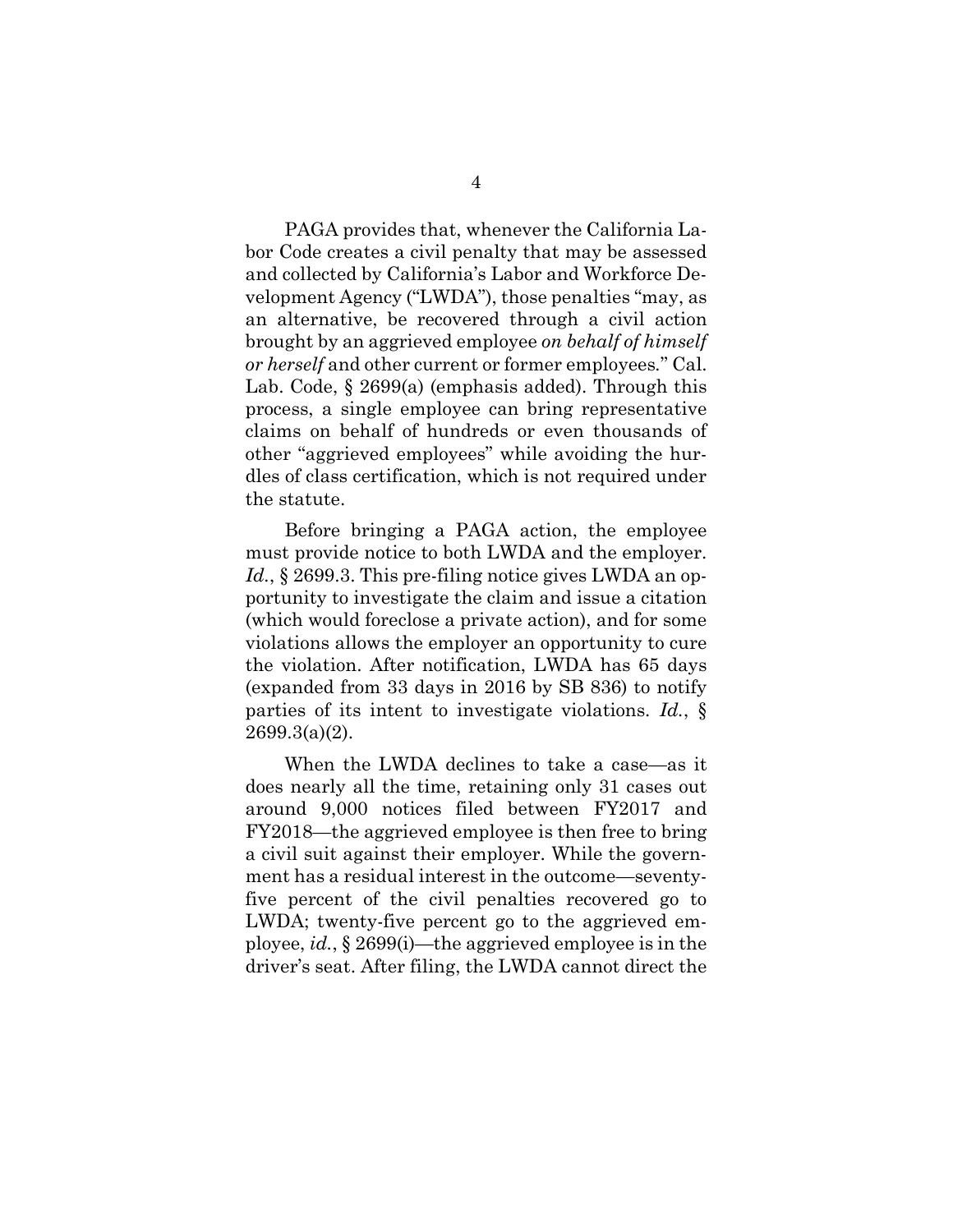litigation or seek to dismiss the action and any settlement is subject only to the court's approval. *Id.*, § 2699(*l*).

#### **B. The PAGA Explosion**

At its inception, PAGA was only one option among many and was not often used—who wants to pay the state seventy-five percent of the judgment for the privilege of bringing a class action? In 2005, for example, only 700 PAGA cases were filed. Instead, many employee–employer claims were handled through class-wide arbitration, contractual waivers of which were disallowed as contrary to public policy under California law.

This changed in 2011, with this Court's decision in *AT&T Mobility LLC* v. *Concepcion,* 563 U.S. 333 (2011). There, this Court held that the FAA preempts California state law and permits businesses with class action waivers to require claims to be brought only in bilateral arbitrations. The result was a "tsunami" wiping out potential class action claims whenever parties had entered into bilateral arbitration agreements. Jean Sternlight, *Tsunami: AT&T Mobility LLC v. Concepcion Impedes Access to Justice*, 90 OR. L. REV. 703 (2012). The class action doors were shut.

A few years later, in *Iskanian*, however, the California Supreme Court opened a window. 59 Cal.4th 348. The Court reasoned that a PAGA dispute was not a private dispute between a plaintiff and her employer, but instead was actually a *qui tam* suit: "the real party in interest" was "the *state*," not the "aggrieved employee" listed as the plaintiff or any other "aggrieved employees" she represented. And because California doesn't sign class arbitration agreements,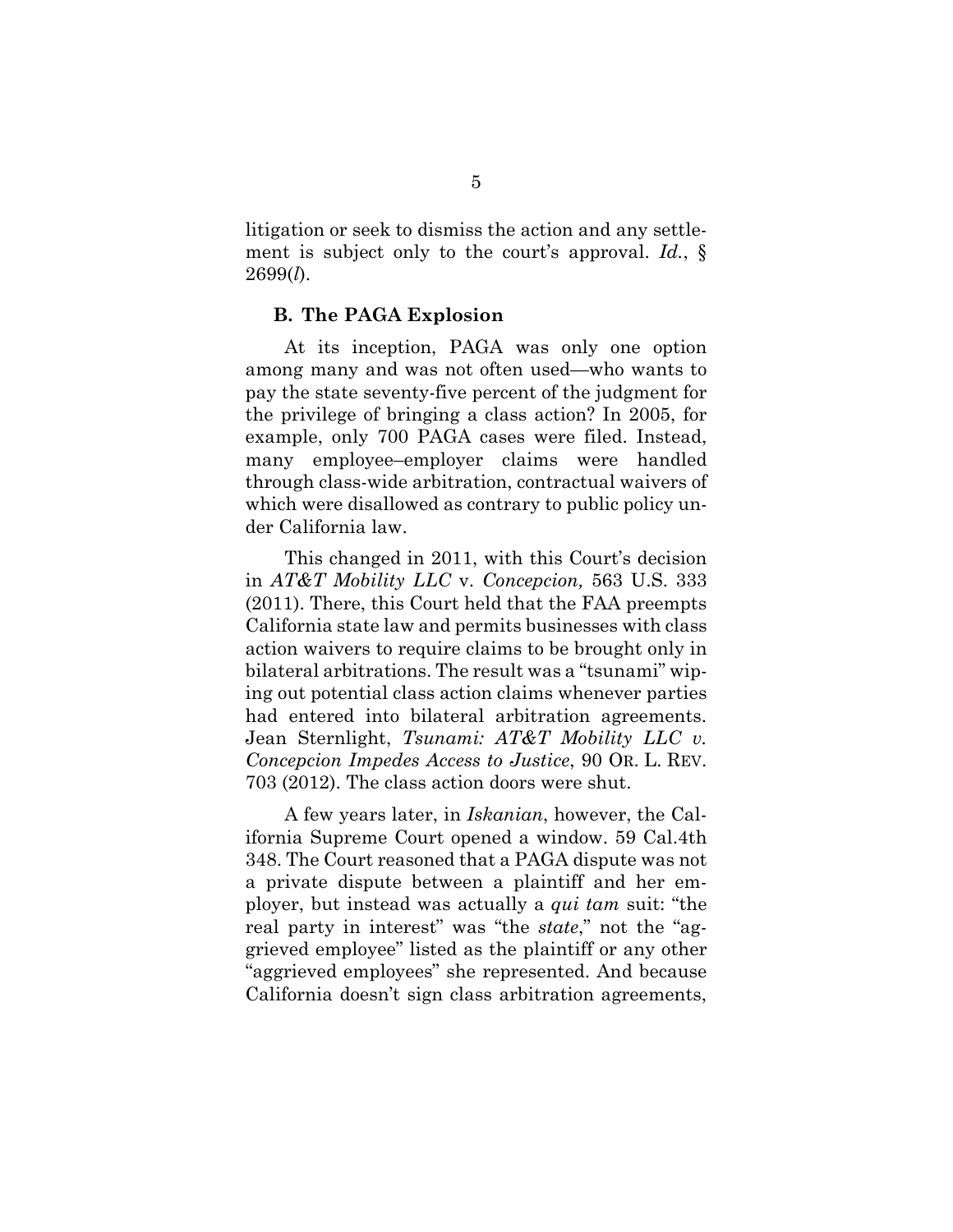the court concluded that PAGA suits could go forward unaffected by the FAA. The case below is just a continuation of *Iskanian,* though California now has even less excuse for getting it wrong after this Court's holding in *Epic Systems Corp.* v. *Lewis*. 138 S.Ct. 612 (2018).

Now, with other avenues blocked, the employment class action industry has funneled much of its efforts to PAGA suits, and PAGA litigation has exploded. The number of PAGA cases has grown nearly every year since, with a staggering 6,942 notices filed in FY2019, nearly ten times as many as in 2005. See Christine Baker & Len Welsh, *California Private Attorney General Act of 2004: Outcomes and Recommendations* (Oct. 2021), https://bit.ly/3gmwJ06.

## **C. PAGA's Harmful Effects on California's Employers and Employees**

PAGA has been a boon—not for employees or employers—but for the plaintiff's bar. After *Iskanian*, PAGA became the last remaining route to avoid class or representative waivers contained in employee arbitration agreements. Like class actions, PAGA cases create potential large-scale exposure and expense for employers because the representative mechanism raises total award amounts and potential attorneys' fees (which on average make up 33% of the payment made by employers). *Ibid.* With nearly 7,000 PAGA notices filed last year and an average total settlement of \$1.1M for PAGA suits, PAGA is lucrative for the attorneys—who receive an average of \$372,000 in attorney fees per lawsuit. *Ibid.*

Unfortunately, what is profitable for entrepreneurial lawyers has not been nearly as beneficial to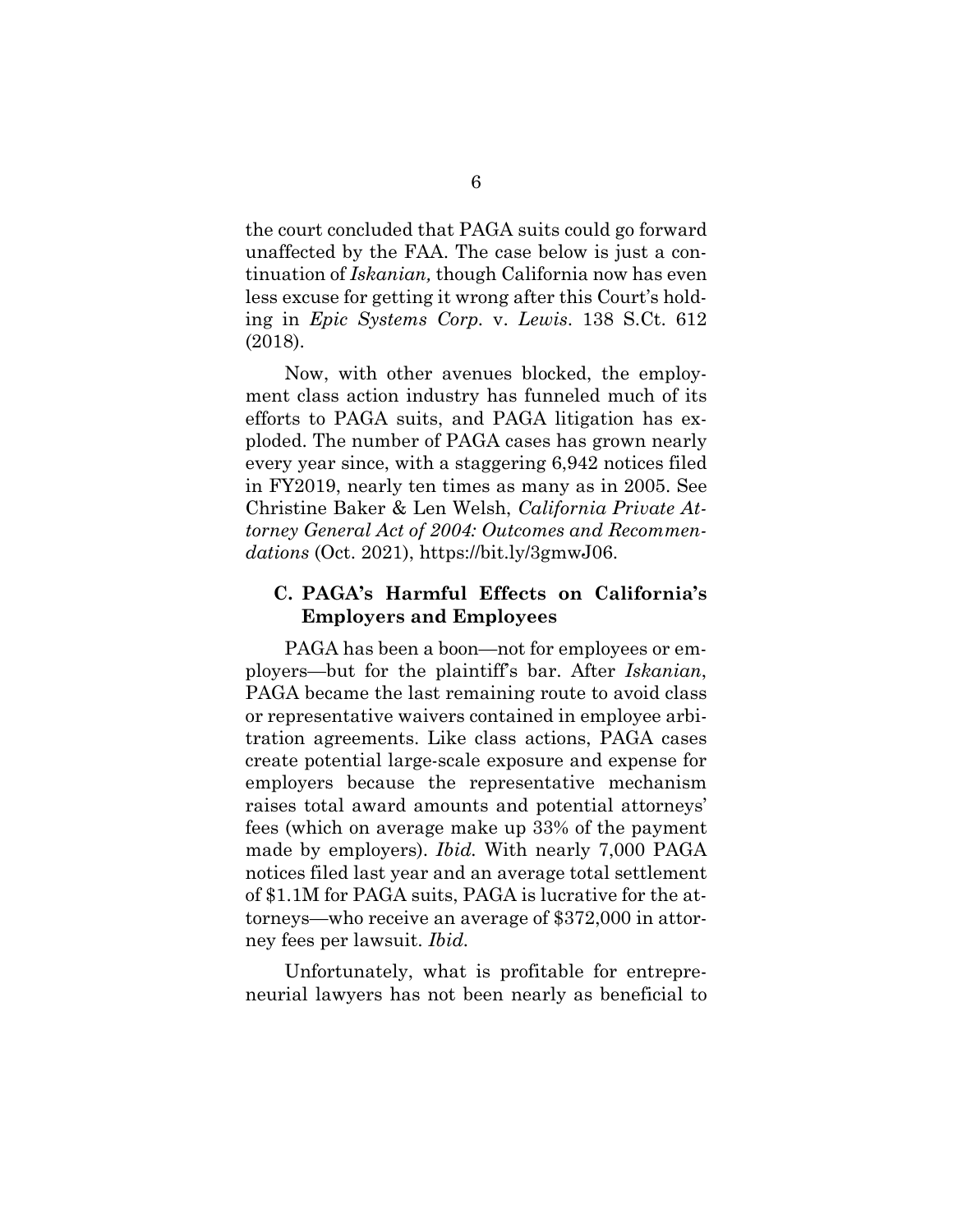the employees they represent. Available data show that the average payment a worker receives from the rare PAGA dispute decided administratively and in house by the LWDA is 4.5 times greater than for a PAGA case filed with a court—\$5,700 from an LWDA case, versus \$1,300 from a court case. Baker & Welsh, *supra*. And those who litigate get this money slower: workers wait on average twelve months for their awards from LWDA cases, and twenty-three months for their awards from court cases. *Ibid.*; see also *PAGA Cases in California by County*, CABIA (Dec. 1, 2021), https://cabiafoundation.org/paga-cases-in-californiaby-county/ (PAGA suits take on average 183 days longer than LWDA-resolved disputes).

At the same time, employers are hurt. Despite workers receiving higher awards from LWDA cases, employers pay out 29% less per award, on average \$790,000 per LWDA case and \$1.1 million per PAGA court case. *Ibid.*

### **SUMMARY OF ARGUMENT**

*1.* PAGA suits are prosecuted by "aggrieved employees" on behalf of themselves and others "aggrieved" by the same employer. Contrary to *Iskanaian*, describing the money award given to such "aggrieved employees" as "civil penalties" and requiring additional payment to the state does not transform PAGA judgments into a public and "non victim-specific" form of relief. As this Court noted well over a century ago in *Huntington*, it is well established that a "penalty" paid to a private party "grieved" by the defendant's actions is a private remedy. *Iskanain*'s conclusion that PAGA suits are *solely* disputes between the state and employers thus rests on a faulty premise.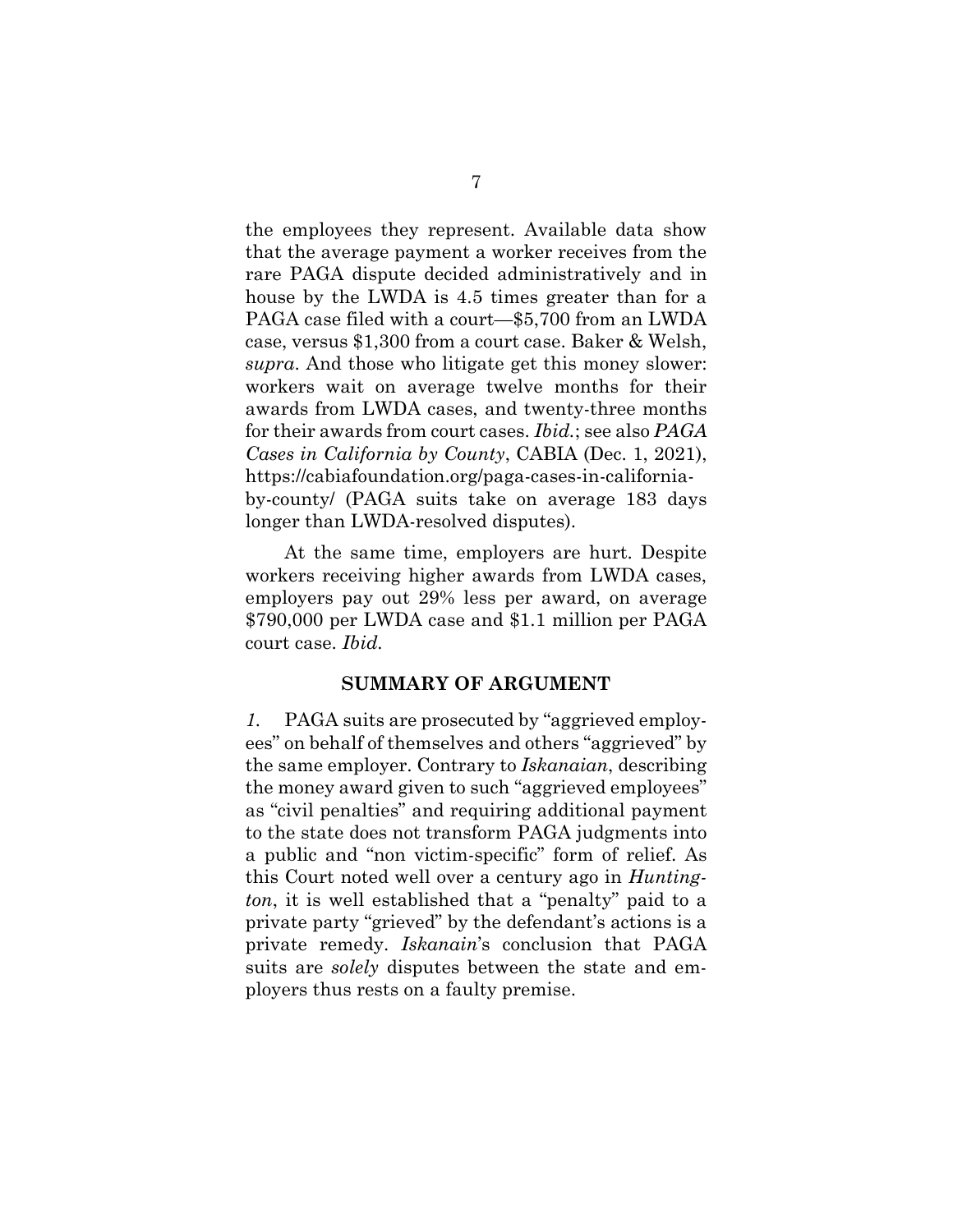Respondent agreed to arbitrate "any dispute" arising out of her employment with Petitioner, expressly noting that this included any claim she might want to bring under PAGA. In this suit, she is seeking a "victim-specific" remedy arising out of her employment. Because she agreed not to bring such claims in court but only through bilateral arbitration, she must abide by the terms of her agreement.

*2.* This is the second time in the last decade or so that this Court has had to consider an attempt by California to avoid the plain terms of  $\S 2$  of the FAA. This Court should speak clearly in reversing this latest artifice to ensure that it is also the last. PAGA is even more destructive than the class and representative actions at issue in *Concepcion* and *Epic*. As this Court has noted, the FAA stands athwart this kind of innovation, ensuring that parties are able enter into contracts that require bilateral arbitration when they conclude that doing so is in their best interests, as both parties in this suit voluntarily did when Respondent accepted employment with Petitioner and opted into a bilateral arbitration agreement.

#### **ARGUMENT**

# **I. PAGA Suits Fall Comfortably Within the Category of Claims Subject to the FAA.**

#### **A.** *Iskanian***'s Holding**

*Iskanian*'s core holding is that "a PAGA claim lies outside the FAA's coverage because it is not a dispute between an employer and an employee arising out of their contractual relationship." *Iskanian*, 59 Cal. 4th at 386. It bases this on two assertions.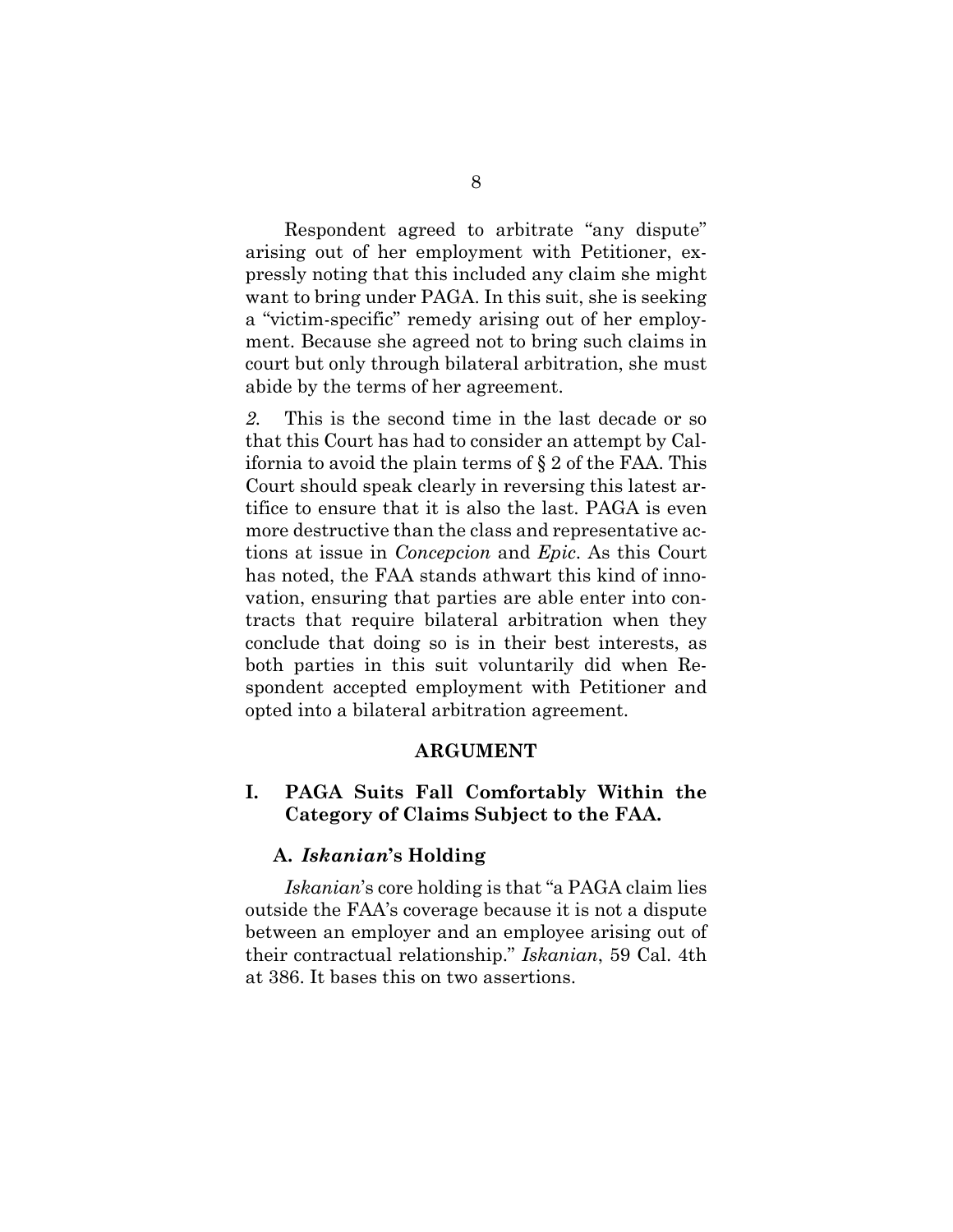*First*, it concludes that PAGA suits are a form of *qui tam* because "an action to recover civil penalties 'is fundamentally a law enforcement action designed to protect the public and not to benefit private parties.'" *Id.*, at 387 (quoting *Arias* v. *Superior Ct.*, 46 Cal. 4th 969, 986 (2009)). According to the court, PAGA suits should thus be understood as being brought "on behalf of the government to obtain remedies other than victim-specific relief, *i.e.*, civil penalties paid largely into the state treasury." *Id.*, at 386.

*Second*, *Iskanian* holds that *qui tam* suits are not subject to the FAA because such suits are not "dispute[s] between an employer and an employee arising out of their contractual relationship," but are in reality "dispute[s] between an employer and the *state*," which is not a party to the arbitration agreement. *Ibid.*

As explained below, the first conclusion is clearly wrong and the second is dubious and of no relevance here.

### **B. PAGA Suits Involve Both Public and Private Interests.**

*Iskanian* rests on a false dichotomy, incorrectly assuming that public and private interests (and public and private remedies) are mutually exclusive. They are not. As this Court noted well over a century ago, both penal (*i.e.*, public) and remedial (*i.e.*, private) interests can—and often do—co-exist in the same kinds of lawsuits. See *Huntington*, 146 U.S. at 667; *accord United States* v. *NEC Corp.*, 11 F.3d 136, 137 n.1 (11th Cir. 1993), *as amended* (Jan. 12, 1994) ("statute can be remedial as to one party, yet penal as to another"). So, for example,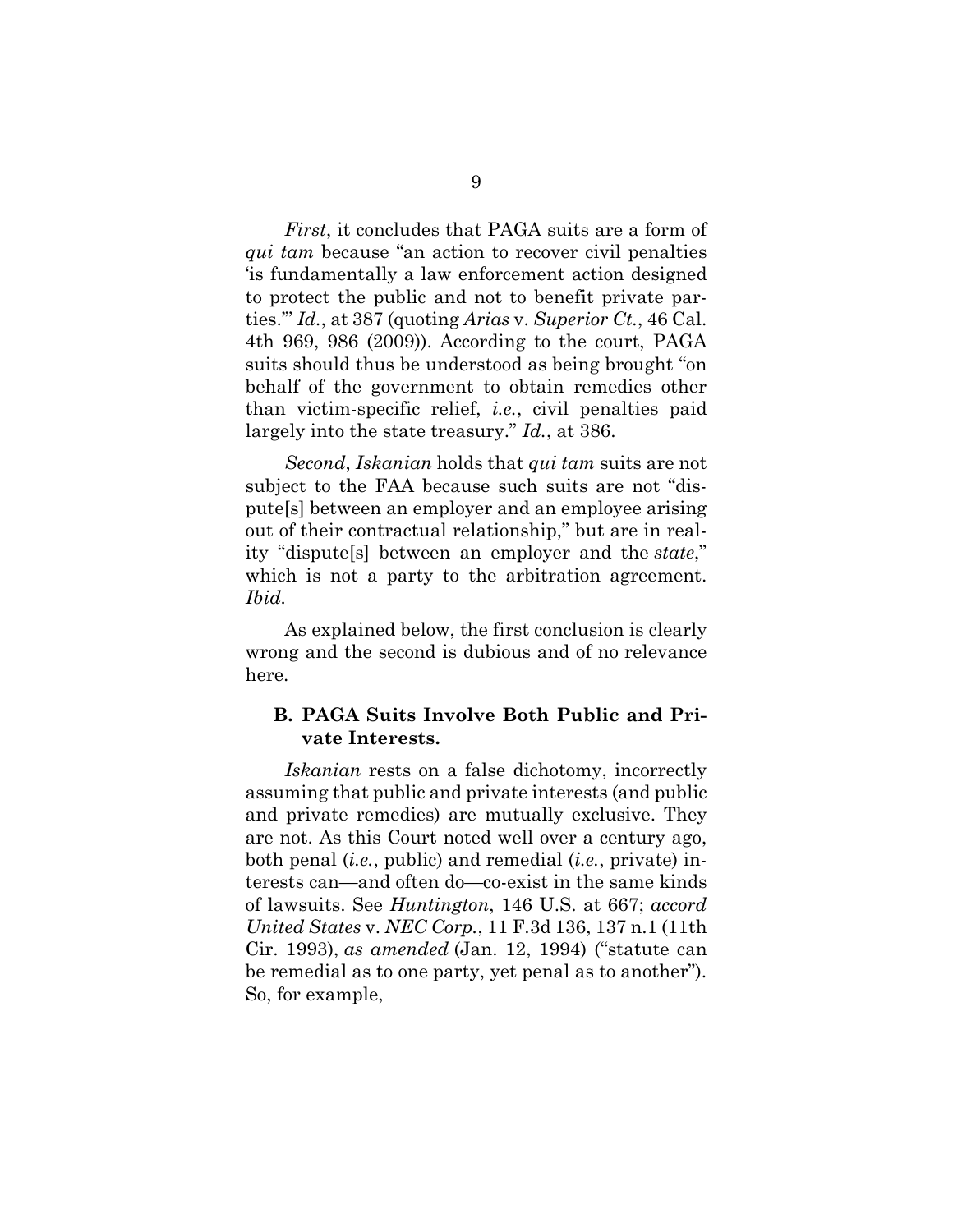A statute giving the right to recover back money lost at gaming and, if the loser does not sue within a certain time, authorizing a qui tam action to be brought by any other person for threefold the amount, has been held to be remedial as to the loser, though penal as regards the suit by a common informer.

*Huntington*, 146 U.S. at 667 (collecting cases). As this indicates, the situation of the party bringing the suit and the relief sought must be considered in determining whether the underlying interest is public or private.

The problem with *Iskanian* is that it assumed that, because civil penalties paid to the government in government enforcement actions are "designed to protect the public" rather than private interests, that the same holds true for the civil penalties paid to PAGA plaintiffs. Not so. "Statutes giving a private action against the wrongdoer are sometimes spoken of as penal in their nature, but in such cases it has been pointed out that neither the liability imposed nor the remedy given is strictly penal." *Id.*, at 667–68. Unlike typical *qui tam* suits, where the plaintiff's interest is solely derived from the government's assignment to him or her of part of the ultimate *government* penalty recovery, a PAGA plaintiff must be an "aggrieved employee" in order to bring suit and does so, not on behalf of the government, but on "behalf of himself or herself and other current or former employees*.*" Cal. Lab. Code, § 2699(a). The ultimate money recovery to the litigant and those she represents is of course still described as a "civil penalty," but it is a penalty awarded that compensates the "aggrieved employee" for his or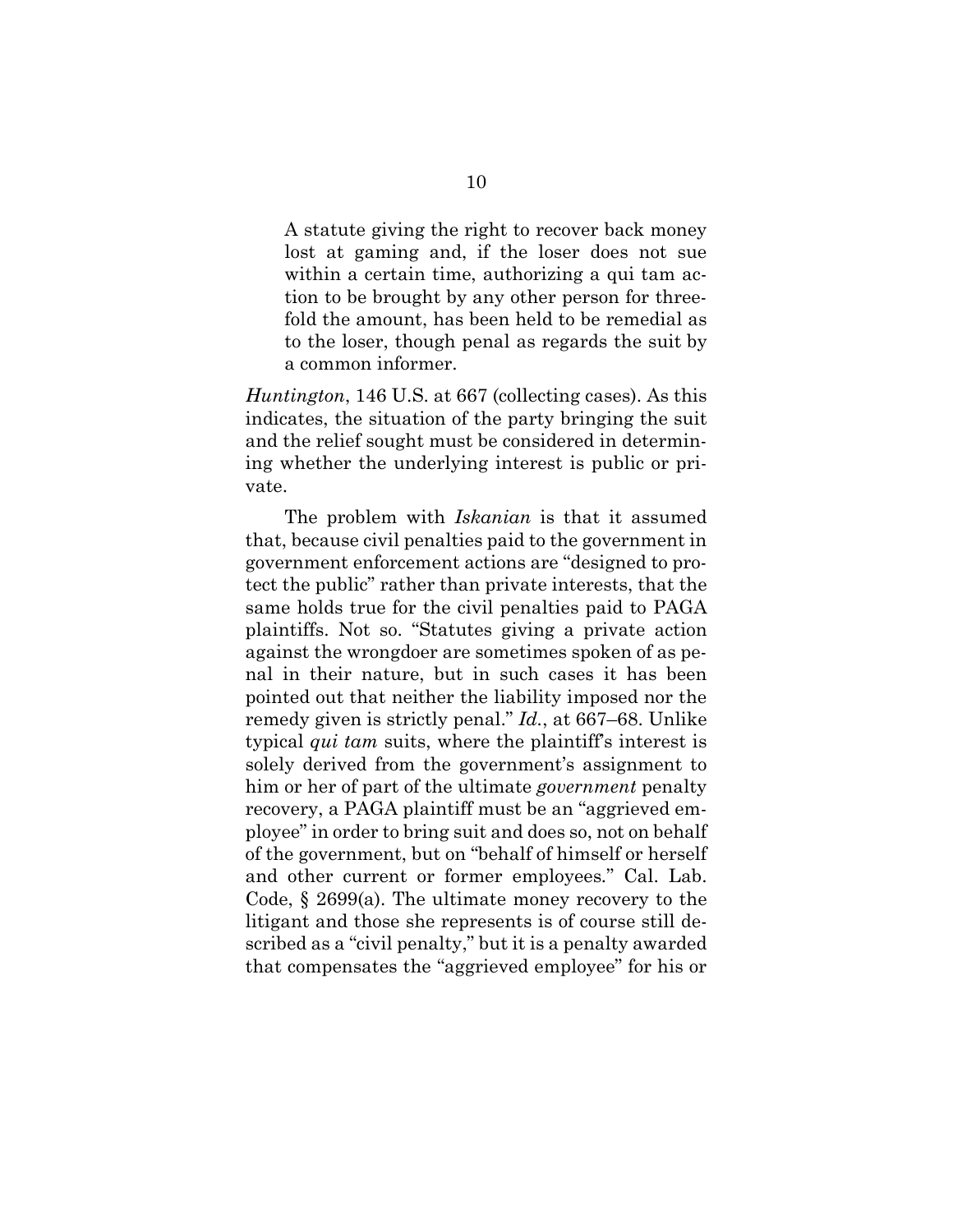her injuries, much the same way that statutory damages do. In this, PAGA is like

a statute giving to a tenant, ousted without notice, double the yearly value of the premises against the landlord, [which] has been held to be 'not like a penal law, where a punishment is imposed for a crime,' but 'rather as a remedial than a penal law,' because 'the act indeed does give a penalty, but it is to the party grieved.' Lake v. Smith, 1 Bos. & P. (N. R.) 174, 179, 180; Wilkinson v. Colley, 5 Burrows 2694, 2698.

#### *Huntington*, 146 U.S. at 667–68.

Where PAGA differs, of course, from these older models is that it also awards seventy-five percent of the total civil penalty to the state. But this division of the penalty between the state and private "aggrieved employees" does not make the state the sole "party in interest" to the exclusion of those "employees"; nor does it relegate "aggrieved employees" to the status of "informers" or *qui tam* bounty hunters. On the contrary, by splitting the penalties between the state and the "aggrieved employees," PAGA creates a "reverse *qui tam*"—the private plaintiff gets to bring a class action on behalf of herself and others, and the state gets to take a bounty even though the underlying conduct did not inflict pocketbook harm to it.

And while the penalty award may be said to serve the public interest generally by punishing illegal labor practices, PAGA suits are thus fundamentally about redressing the injuries of the "aggrieved employee" who brings the suit as well as any other "aggrieved employees" he or she represents. As Judge Bumatay has noted, "PAGA explicitly involves the interests of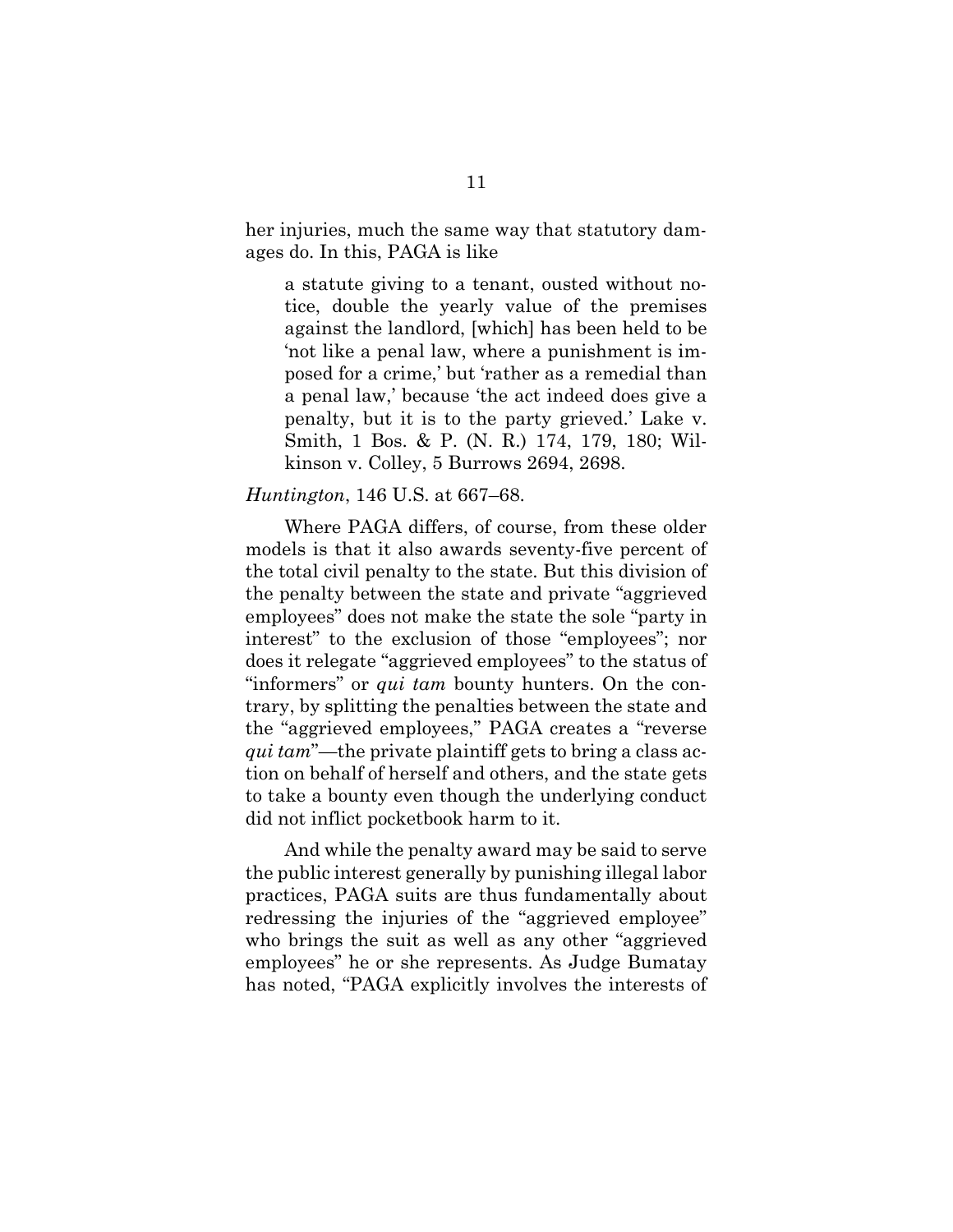others besides California." *Magadia* v. *Wal-Mart Assocs., Inc.*, 999 F.3d 668, 676 (9th Cir. 2021) (citations omitted).

There are rare situations where courts must decide whether the private or public purpose of a particular claim is more significant—for example, when considering whether a deceased person's cause of action survives his or her death. See, *e.g.*, *Parchman* v. *SLM Corp.*, 896 F.3d 728, 738 (6th Cir. 2018) ("remedial claims—*i.e.,* claims to compensate the plaintiff survive a party's death, whereas punitive claims *i.e.,* claims to punish the defendant—do not." (internal quotation marks omitted)). But deciding whether the FAA applies is not such a situation as it is indisputable under *Huntington* that there are private interests in play, and the reason the plaintiff is bringing suit is to obtain redress for her particular injuries and those of the other "aggrieved employees" she represents.

Further, unlike the situation in *EEOC* v. *Waffle House, Inc.*, 534 U.S. 279 (2002), PAGA suits do not present a situation where the government is bringing the lawsuit in its own name but with the purpose of vindicating a private or "victim-specific" interest. Indeed, this case presents almost the exact converse of that situation. Like the aggrieved employee in *Waffle House*, the government in a PAGA suit stands to get a recovery if the named plaintiff prevails. But it is that plaintiff—and not the government—that is "in command of the process" and "the master of [her] own case." *Id.*, at 280. In fact, unlike aggrieved employees in EEOC suits, the government does not even have the ability to intervene in a PAGA action. *Compare* [42](https://1.next.westlaw.com/Link/Document/FullText?findType=L&pubNum=1000546&cite=42USCAS2000E-5&originatingDoc=I318a71ea9c2511d9bdd1cfdd544ca3a4&refType=RB&originationContext=document&transitionType=DocumentItem&ppcid=3ebfa31898904c2faef76f785259e5a5&contextData=(sc.DocLink)#co_pp_9daf00009de57) U.S.C. § [2000e–5\(f\)\(1\)](https://1.next.westlaw.com/Link/Document/FullText?findType=L&pubNum=1000546&cite=42USCAS2000E-5&originatingDoc=I318a71ea9c2511d9bdd1cfdd544ca3a4&refType=RB&originationContext=document&transitionType=DocumentItem&ppcid=3ebfa31898904c2faef76f785259e5a5&contextData=(sc.DocLink)#co_pp_9daf00009de57) *with* Cal. Lab. Code § 2699(*l*).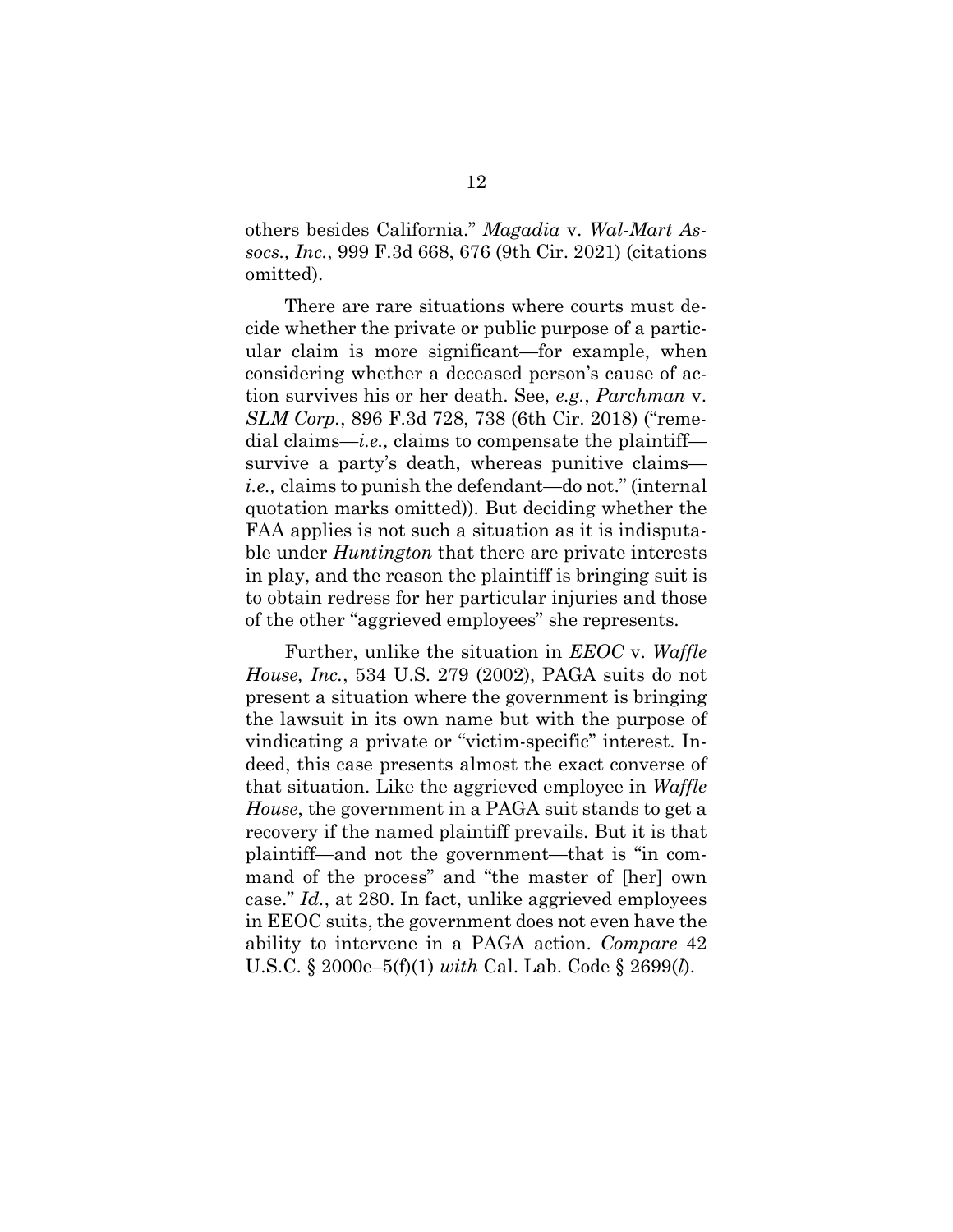As Petitioner rightly points out, Pet. Br. at 39, the existence of significant public interests in a dispute is irrelevant to whether the FAA applies. For example, while this Court has noted the similarity of antitrust actions to "private attorney-general" claims, it is well established that antitrust plaintiffs who entered into arbitration agreements are subject to the requirements of FAA. See *Am. Exp. Co.* v. *Italian Colors Rest.*, 570 U.S. 228, 238 (2013). Similarly, agreements to arbitrate claims for punitive damages are fully enforceable, *Mastrobuono* v. *Shearson Lehman Hutton, Inc.*, 514 U.S. 52, 58 (1995), despite the universally acknowledged public interest that punitive damages serve, *e.g.*, *State Farm Mut. Auto. Ins. Co.* v. *Campbell*, 538 U.S. 408, 416 (2003).[2](#page-16-0)

In any event, a PAGA plaintiff's private interests predominate for at least three reasons.

*First*, California law provides that "[e]very action must be prosecuted in the name of the real party in interest, except as otherwise provided by statute." Cal. Civ. Proc. Code § 367. Here, that means that the "real part[ies] in interest" are the named plaintiff the "aggrieved employee"—as well as any other "aggrieved employees" the named plaintiff represents under the express terms of the statute. Notably, PAGA

<span id="page-16-0"></span><sup>2</sup> As Petitioner rightly notes, several states have laws requiring a portion of any punitive damages award to be given over to the state. See Alaska Stat. §09.17.020(j); Ga. Code Ann. §51-12- 5.1(e)(2); 735 Ill. Comp. Stat. Ann. 5/2-1207; Ind. Code Ann. §34- 51-3-6(c); Iowa Code Ann. §668A.1(2)(b); Or. Rev. Stat. Ann. §31.735(1); Utah Code Ann. §78B-8-201(3)(a). To our knowledge no court has held that such a law allows a party to avoid the plain terms of an arbitration agreement.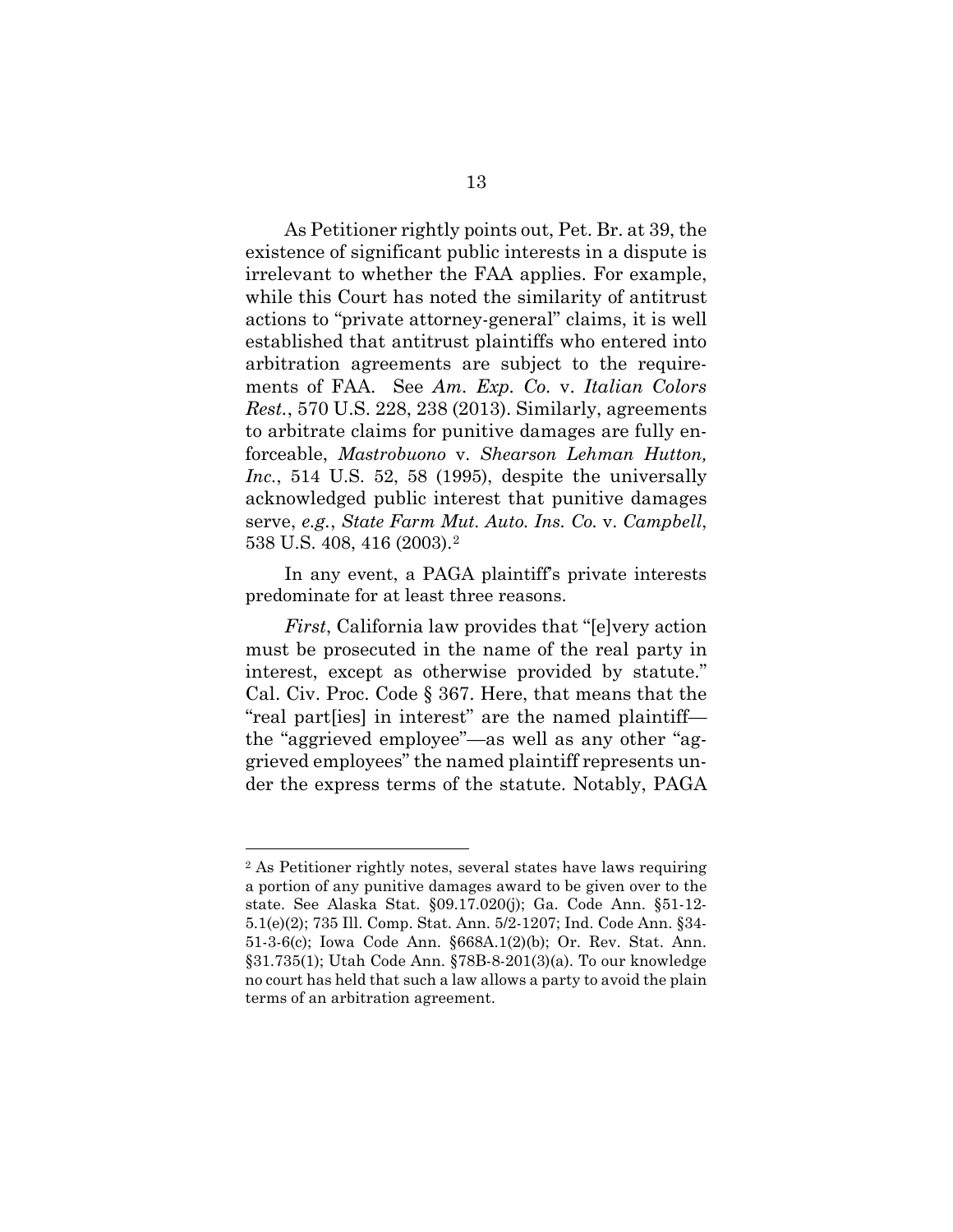does not say or even imply that the "aggrieved employee" is acting on behalf of the state. And unlike other state-law *qui tam* actions, PAGA does not require the plaintiff to style his or her complaint as relator, informer, or *qui tam* plaintiff. *Cf.* Cal. Gov't Code § 12652 ("the person bringing the action [under the California False Claims Act] shall be referred to as the qui tam plaintiff.").

*Second*, this formal reality is reflected in the way PAGA suits actually work. As already noted, the government's position in a PAGA suit is the mirror image of the situation in *Waffle House*. This is very different from "a traditional qui tam action," which "acts only as 'a partial assignment' of the Government's claim," preserving the government's ultimate control over the case. *Wal-Mart*, 999 F.3d at 677; 31 U.S.C. § 3730(b)– (f). As Judge Bumatay has explained, if one insists on viewing PAGA through the lens of *qui tam*, then it

represents a permanent, *full* assignment of California's interest to the aggrieved employee. True enough, PAGA gives California the right of first refusal in a PAGA action. An aggrieved employee can only sue if California declines to investigate or penalize an alleged violation; and California's issuance of a citation precludes any employees from bringing a PAGA action for the same violation. But once California elects not to issue a citation, the State has no authority under PAGA to intervene in a case brought by an aggrieved employee. PAGA thus lacks the "procedural controls" necessary to ensure that California—not the aggrieved employee (the named party in PAGA suits)—retains "substantial authority" over the case.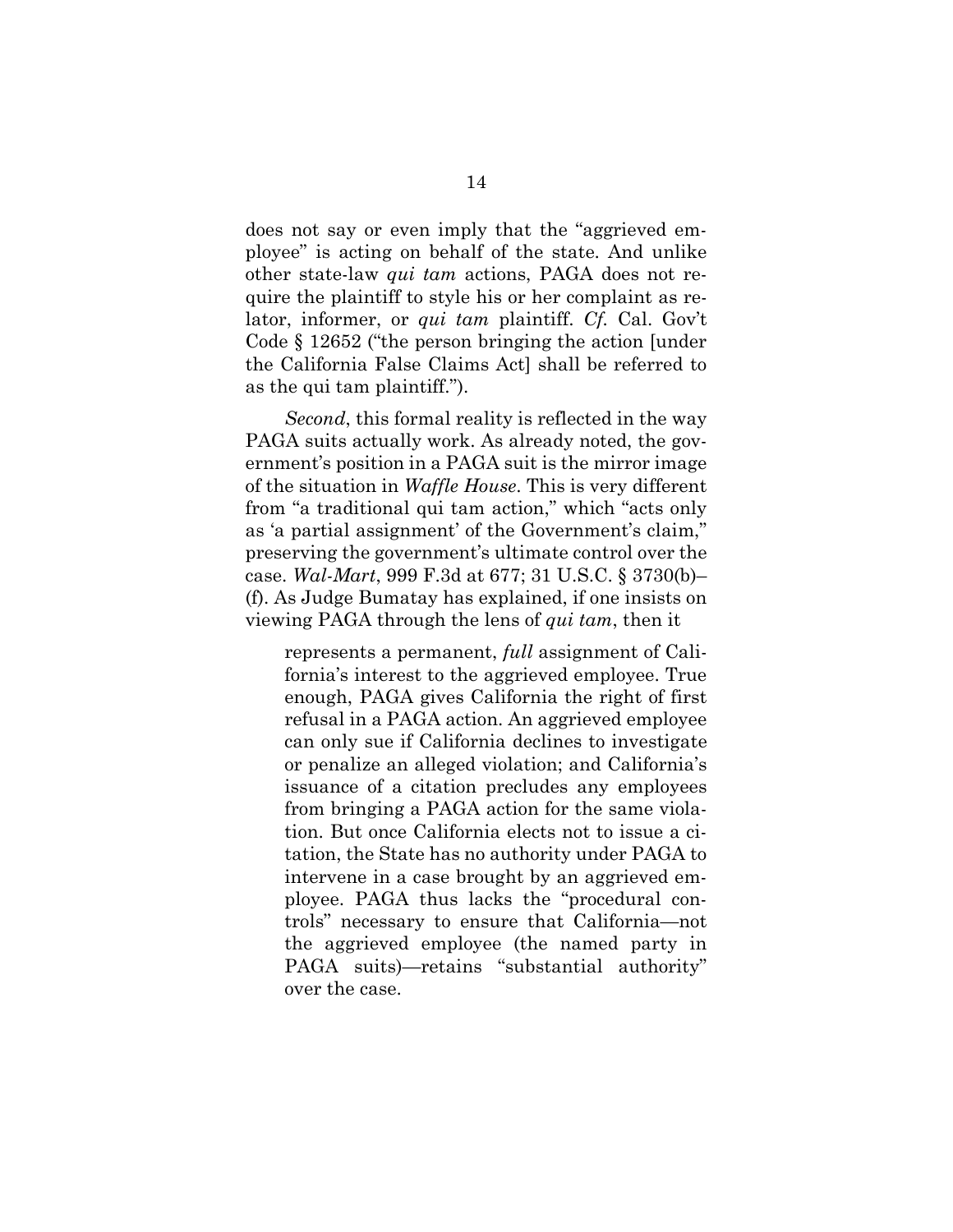*Wal-Mart*, 999 F.3d at 677 (internal citations omitted). Indeed, the state is powerless to prevent a PAGA plaintiff from settling a claim on unfavorable terms or abandoning it entirely.

*Third*, allowing the government to nullify arbitration agreements by injecting its own interest into a dispute would undermine the purposes of the FAA. *Iskanian*'s interpretation of PAGA is exactly the kind of "reshap[ing]" of "traditional individualized arbitration" that *Concepcion* and *Epic* forbid. *Epic*, 138 S. Ct. at 1623. "Just as judicial antagonism toward arbitration before the Arbitration Act's enactment 'manifested itself in a great variety of devices and formulas declaring arbitration against public policy,' *Concepcion* teaches that we must be alert to new devices and formulas that would achieve much the same result today." *Ibid.*

As CABIA has chronicled at length, the experience of California businesses post-*Iskanian* has shown that PAGA's ascendence as the last remaining such "device[]" in the state has dramatically reduced the benefits of arbitration, replacing them with a novel "reverse *qui tam*" that has cost employers and employees "much time and effort," and has "introduce[d] new risks and costs for both sides." *Ibid.*; see Baker & Welsh, *supra.*

# **C. While Private** *Qui Tam* **Plaintiffs Are Likely Bound By Their Arbitration Agreements, the Question is Not Presented Here.**

Petitioner correctly notes that the effect of a traditional *qui tam* plaintiff's agreement to arbitrate claims it is prosecuting as a bounty hunter on behalf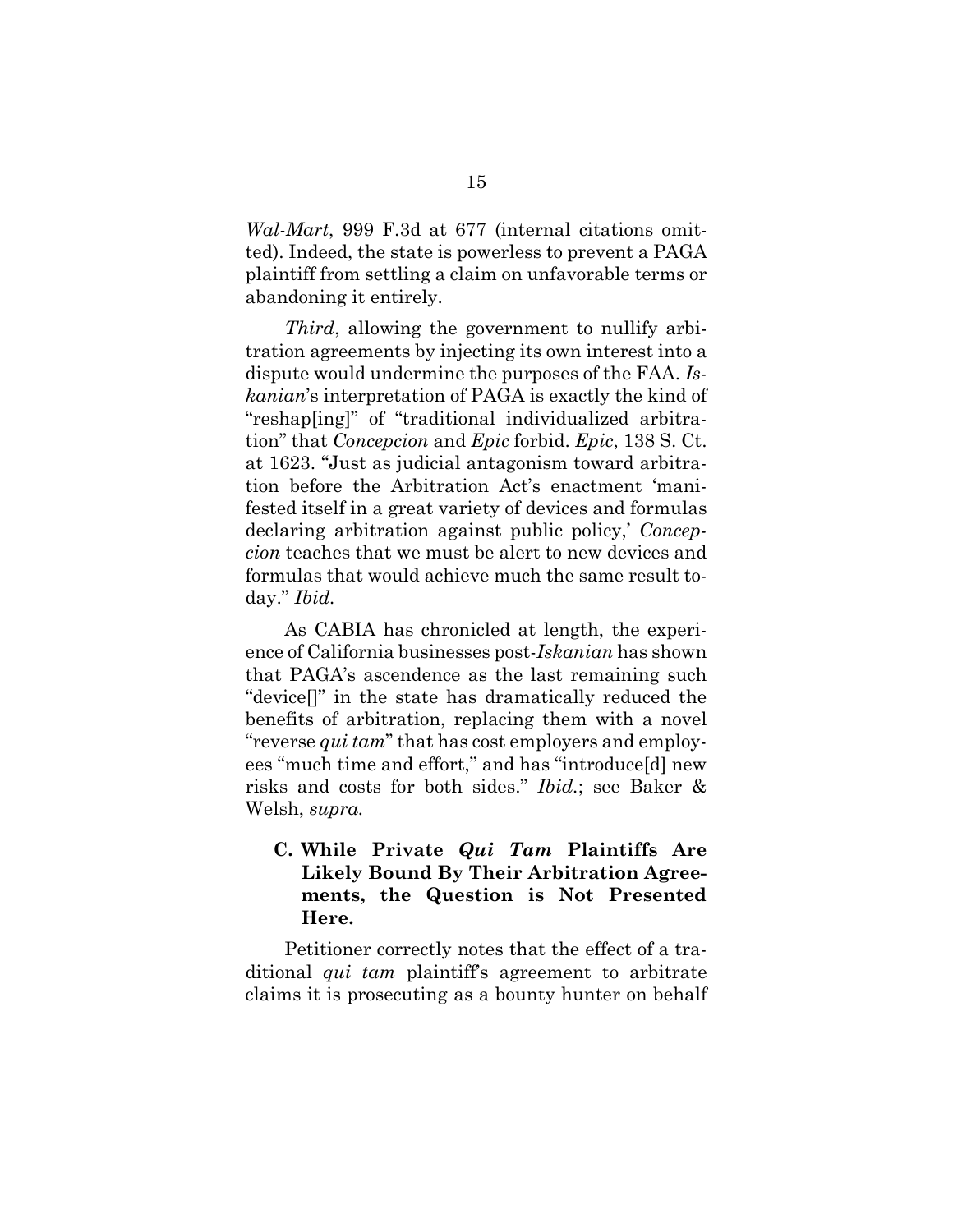of the government is unsettled. Pet. Br. 41. Under the logic of *Waffle House*, the government could not be required to arbitrate the matter itself without its consent. Absent government intervention, however, the private relator is (largely) in control of the case and makes myriad decisions that affect how he or she may seek to prosecute the matter. An agreement by the relator to arbitrate (if not overridden by the government) is presumably one of these kinds of decisions.

There is no need to wade into this question, however. The bottom line is this: Respondent agreed that she would arbitrate "any dispute" arising out of her employment, including any claim under PAGA. This suit involves her interests and arises from her employment. That is all there is to it. As this Court has noted, "the central or primary purpose of the FAA is to ensure that private agreements to arbitrate are enforced according to their terms." *Stolt-Nielsen S.A.* v. *AnimalFeeds Int'l Corp.*, 559 U.S. 662, 682 (2010) (quotation marks omitted). Here the terms are unequivocal: Respondent must pursue her claims through bilateral arbitration.

## **II. This Court Should Speak Clearly on the Scope of FAA Preemption.**

Unless corrected in clearest terms, California's attempts to avoid the FAA will continue to take on new and ever more creative forms, causing continued harm to employers and employees in the state in addition to the serious negative consequences they have already sustained. As noted at the outset, compared to the (rarely used) state administrative process, PAGA suits are time consuming, ineffective, and result in higher costs for employers and lower recoveries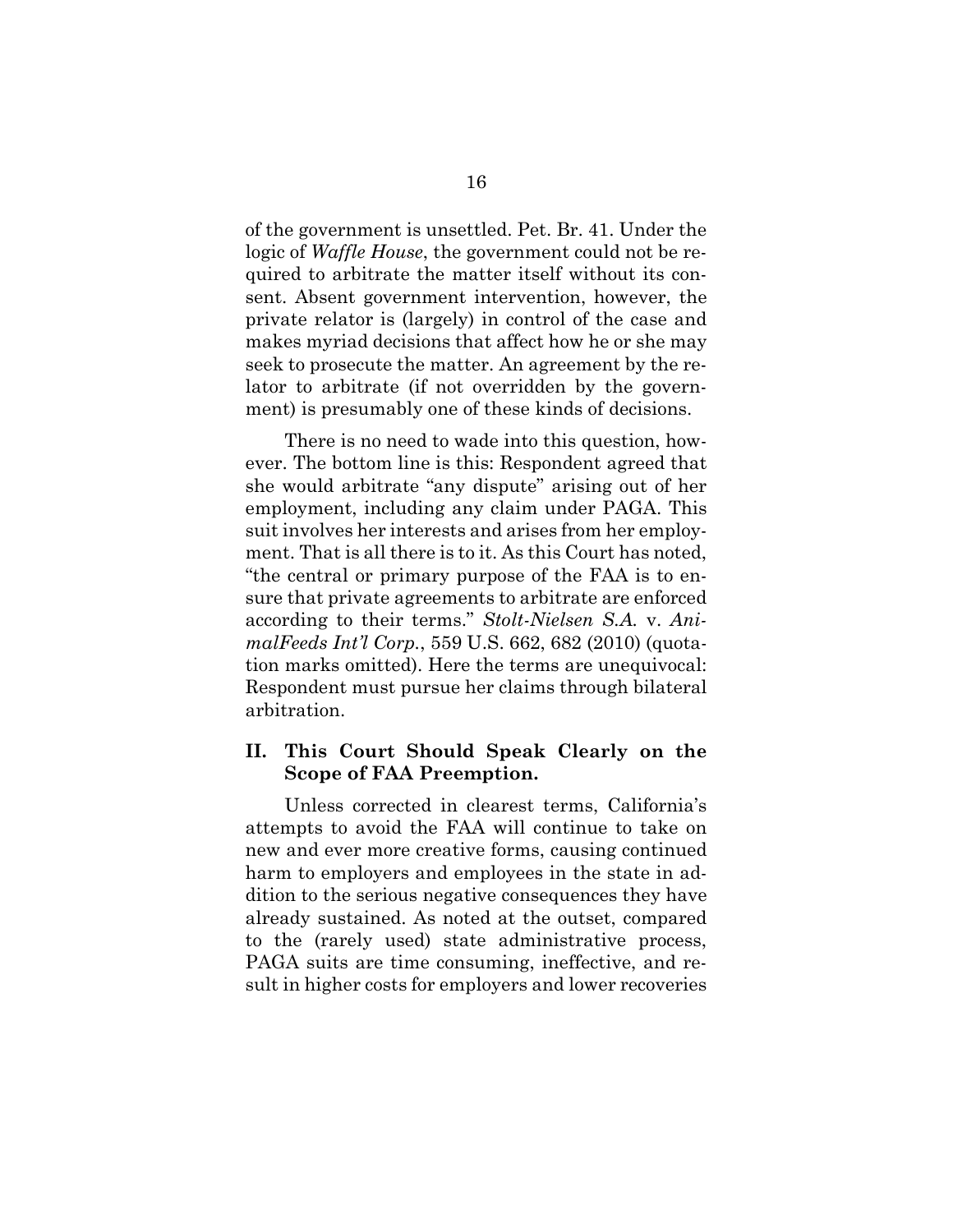for employees. Baker & Welsh, *supra.* This system provides corporate welfare for the plaintiffs' bar, but it fails everyone else.

As Congress recognized, by contrast, arbitration serves the interests of all sides in achieving efficient and fair outcomes. *Epic*, 138 S. Ct. at 1621 ("[I]n Congress's judgment arbitration had more to offer than courts recognized—not least the promise of quicker, more informal, and often cheaper resolutions for everyone involved."). Unless stopped by this Court, California will continue its crusade in favor of class-action style employment litigation. This Court should therefore speak directly to this issue in rejecting California's legal justifications for exempting PAGA from the FAA so that there will be no future attempts to avoid the plain terms of that statute.